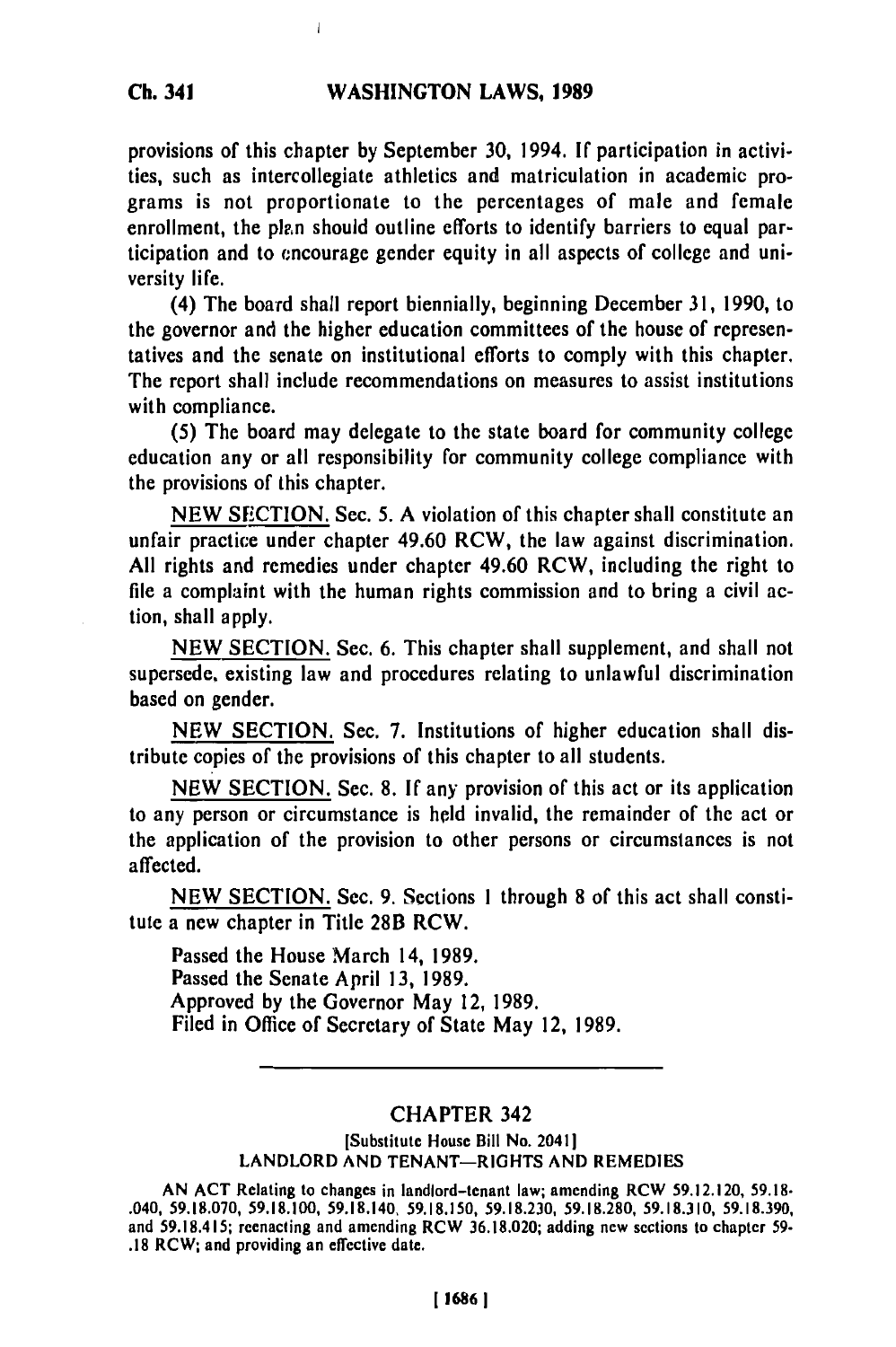Be it enacted **by** the Legislature of the State of Washington:

Sec. **1.** Section **3,** chapter **56,** Laws of **1987,** section 201, chapter 202, Laws of **1987** and section **3,** chapter **382,** Laws of **1987** and RCW **36.18-** .020 are each reenacted and amended to read as follows:

Clerks of superior courts shall collect the following fees for their official services:

**(1)** The party filing the first or initial paper in any civil action, including an action for restitution, or change of name, shall pay, at the time said paper is filed, a fee of seventy-eight dollars except in proceedings filed under RCW **26.50.030** or **49.60.227** where the petitioner shall pay a filing fee of twenty dollars, or an unlawful detainer action under chapter **59.18** or **59.20** RCW where the plaintiff shall pay a filing fee of thirty dollars. **If** the defendant serves or files an answer to an unlawful detainer complaint under chapter **59.18** or **59.20** RCW, the plaintiff shall pay, prior to proceeding with the unlawful detainer action, an additional forty-eight dollars which shall be considered part of the filing fee. The thirty dollar filing fee under this subsection for an unlawful detainer action shall not include an order to show cause or any other order or judgment except a default order or default judgment in an unlawful detainer action.

(2) Any party, except a defendant in a criminal case, filing the first or initial paper on an appeal from a court of limited jurisdiction or any party on any civil appeal, shall pay, when said paper is filed, a fee of seventyeight dollars.

**(3)** The party filing a transcript or abstract of judgment or verdict from a United States court held in this state, or from the superior court of another county or from a district court in the county of issuance, shall pay at the time of filing, a fee of fifteen dollars.

(4) For the filing of a tax warrant **by** the department of revenue of the state of Washington, a fee of five dollars shall be paid.

**(5)** For the filing of a petition for modification of a decree of dissolution, a fee of twenty dollars shall be paid.

**(6)** The party filing a demand for jury of six in a civil action, shall pay, at the time of filing, a fee of twenty-five dollars; if the demand is for a jury of twelve the fee shall be **fifty** dollars. **If,** after the party files a demand for a jury of six and pays the required fee, any other party to the action requests a jury of twelve, an additional twenty-five dollar fee will be required of the party demanding the increased number of jurors.

**(7)** For filing any paper, not related to or a part of any proceeding, civil or criminal, or any probate matter, required or permitted to **be** filed in the clerk's office for which no other charge is provided **by** law, or for filing a petition, written agreement, or memorandum as provided in RCW **11.96- .170,** the clerk shall collect two dollars.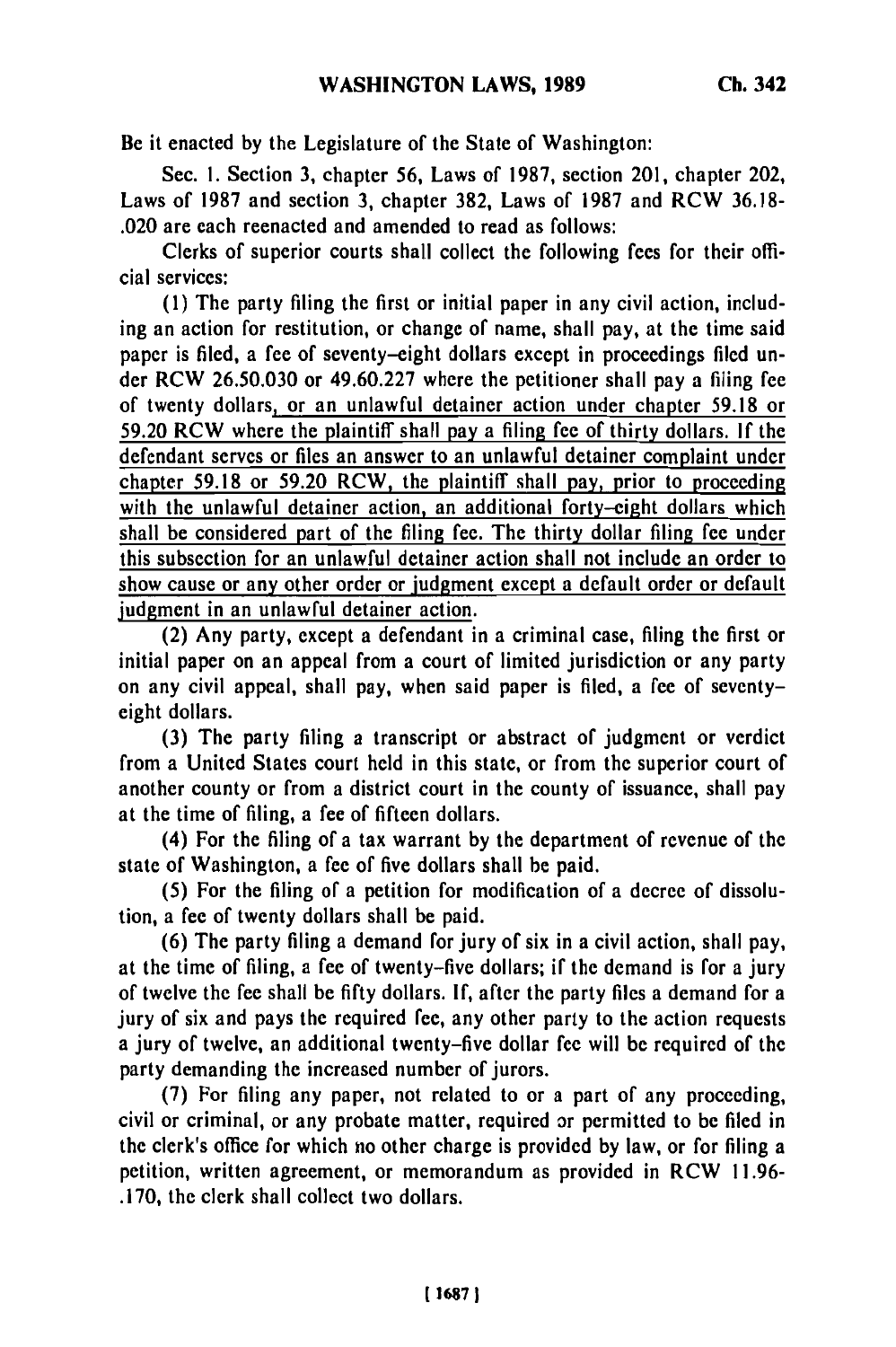**(8)** For preparing, transcribing or certifying any instrument on file or of record in the clerk's office, with or without seal, for the first page or portion thereof, a fee of two dollars, and for each additional page or portion thereof, a fee of one dollar. For authenticating or exemplifying any instrument, a fee of one dollar for each additional seal affixed.

(9) For executing a certificate, with or without a seal, a fee of two dollars shall **be** charged.

(10) For each garnishee defendant named in an affidavit for garnishment and for each writ of attachment, a fee of five dollars shall be charged.

**(11)** For approving a bond, including justification thereon, in other than civil actions and probate proceedings, a fee of two dollars shall be charged.

(12) In probate proceedings, the party instituting such proceedings, shall pay at the time of filing the first paper therein, a fee of seventy-eight dollars: PROVIDED, HOWEVER, A fee of two dollars shall **be** charged for filing a will only, when no probate of the will is contemplated. Except as provided for in subsection  $((12)$ <sup>{(13)}</sup>]) (13) of this section a fee of two dollars shall be charged for filing a petition, written agreement, or memorandum as provided in RCW 11.96.170.

(13) For filing any petition to contest a will admitted to probate or a petition to admit a will which has been rejected, or a petition objecting to a written agreement or memorandum as provided in RCW 11.96.170, there shall be paid a fee of seventy-eight dollars.

(14) For the issuance of each certificate of qualification and each certified copy of letters of administration, letters testamentary or letters of guardianship there shall be a fee of two dollars.

(15) For the preparation of a passport application there shall be a fee of four dollars.

(16) For searching records for which a written report is issued there shall be a fee of eight dollars per hour.

(17) Upon conviction or plea of guilty, upon failure to prosecute an appeal from a court of limited jurisdiction as provided by law, or upon affirmance of a conviction by a court of limited jurisdiction, a defendant in a criminal case shall be liable for a fee of seventy dollars.

(18) With the exception of demands for jury hereafter made and garnishments hereafter issued, civil actions and probate proceedings filed prior to midnight, July 1, 1972, shall be completed and governed by the fee schedule in effect as of January 1, 1972: PROVIDED, That no fee shall be assessed if an order of dismissal on the clerk's record be filed as provided by rule of the supreme court.

(19) No fee shall be collected when a petition for relinquishment of parental rights is filed pursuant to RCW 26.33.080 or for forms and instructional brochures provided under RCW 26.50.030.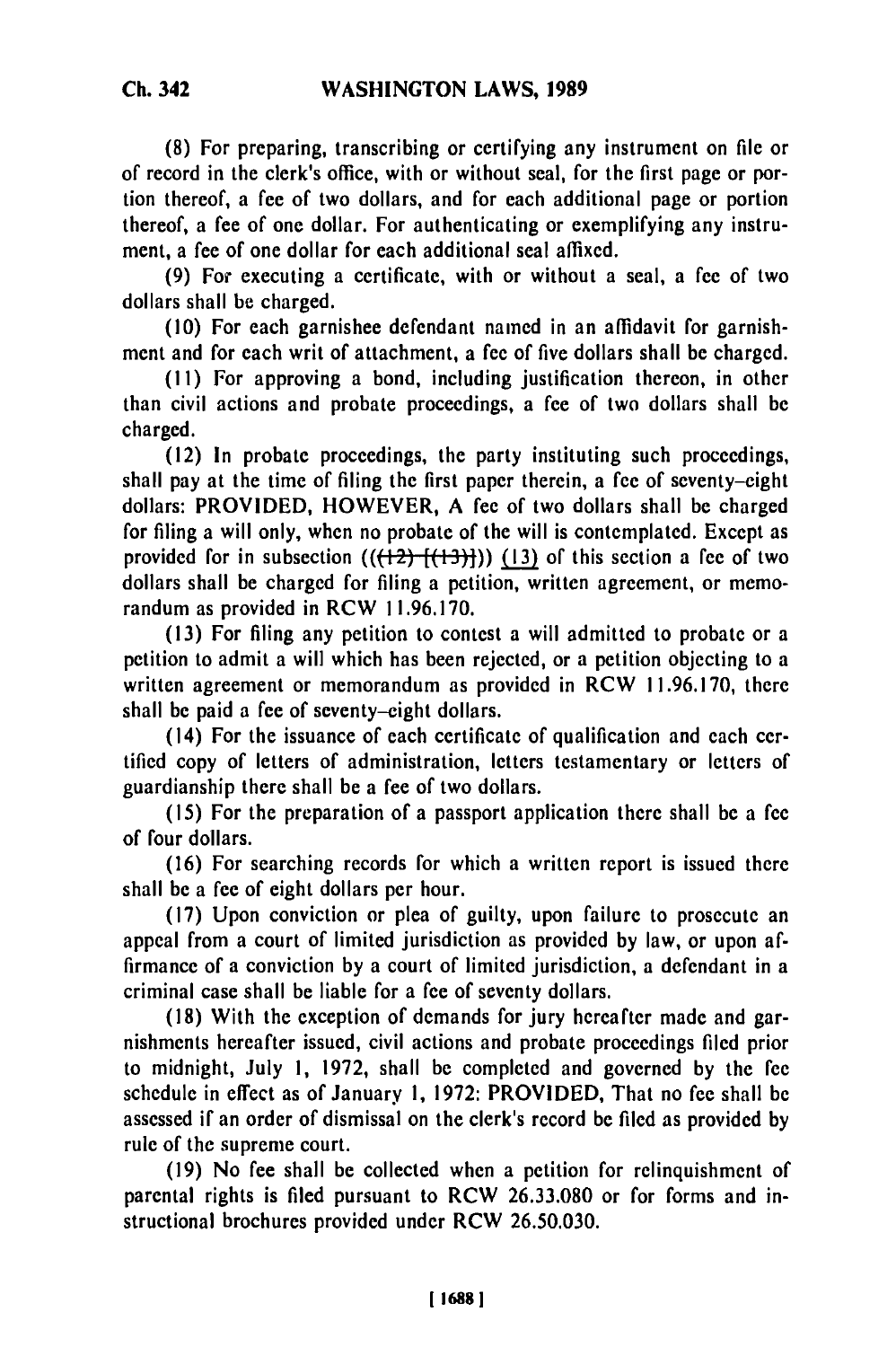**See.** 2. Section **13,** chapter **96,** Laws of 1891 and RCW **59.12.120** are each amended to read as follows:

If  $((at the time))$  on the date appointed in the summons the defendant  $((d\sigma))$  does not appear  $((\text{and } \text{defined}))$  or answer, the court  $((\text{must}))$  shall render judgment in favor of the plaintiff as prayed for in the complaint.

Sec. **3.** Section 4, chapter **207,** Laws of **1973 1st** ex. sess. and RCW 59.18.040 are each amended to read as follows:

The following living arrangements are not intended to be governed **by** the provisions of this chapter, unless established primarily to avoid its application, in which event the provisions of this chapter shall control:

**(1)** Residence at an institution, whether public or private, where residence is merely incidental to detention or the provision of medical, religious, educational, recreational, or similar services, including but not limited to correctional facilities, licensed nursing homes, monasteries and convents, and hospitals;

(2) Occupancy under a bona fide earnest money agreement to purchase((<del>, bona fide option to purchase,</del>)) or contract of sale of the dwelling unit or the property of which it is a part, where the tenant is, or stands in the place of, the purchaser;

**(3)** Residence in a hotel, motel, or other transient lodging whose operation is defined in RCW 19.48.010;

(4) Rental agreements entered into pursuant to the provisions of chapter 47.12 RCW where occupancy is by an owner-condemnee and where such agreement does not violate the public policy of this state of ensuring decent, safe, and sanitary housing and is so certified by the consumer protection division of the attorney general's office;

(5) Rental agreements for the use of any single family residence which are incidental to leases or rentals entered into in connection with a lease of land to be used primarily for agricultural purposes;

(6) Rental agreements providing housing for seasonal agricultural employees while provided in conjunction with such employment;

(7) Rental agreements with the state of Washington, department of natural resources, on public lands governed by Title 79 RCW;

(8) Occupancy by an employee of a landlord whose right to occupy is conditioned upon employment in or about the premises.

Sec. 4. Section 7, chapter 207, Laws of 1973 1st ex. sess. and RCW 59.18.070 are each amended to read as follows:

If at any time during the tenancy the landlord fails to carry out the duties required by RCW 59.18.060 or **by** the rental agreement, the tenant may, in addition to pursuit of remedies otherwise provided him by law, deliver written notice to the person designated in ((subsection (11) of)) RCW 59.18.060(11), or to the person who collects the rent, which notice shall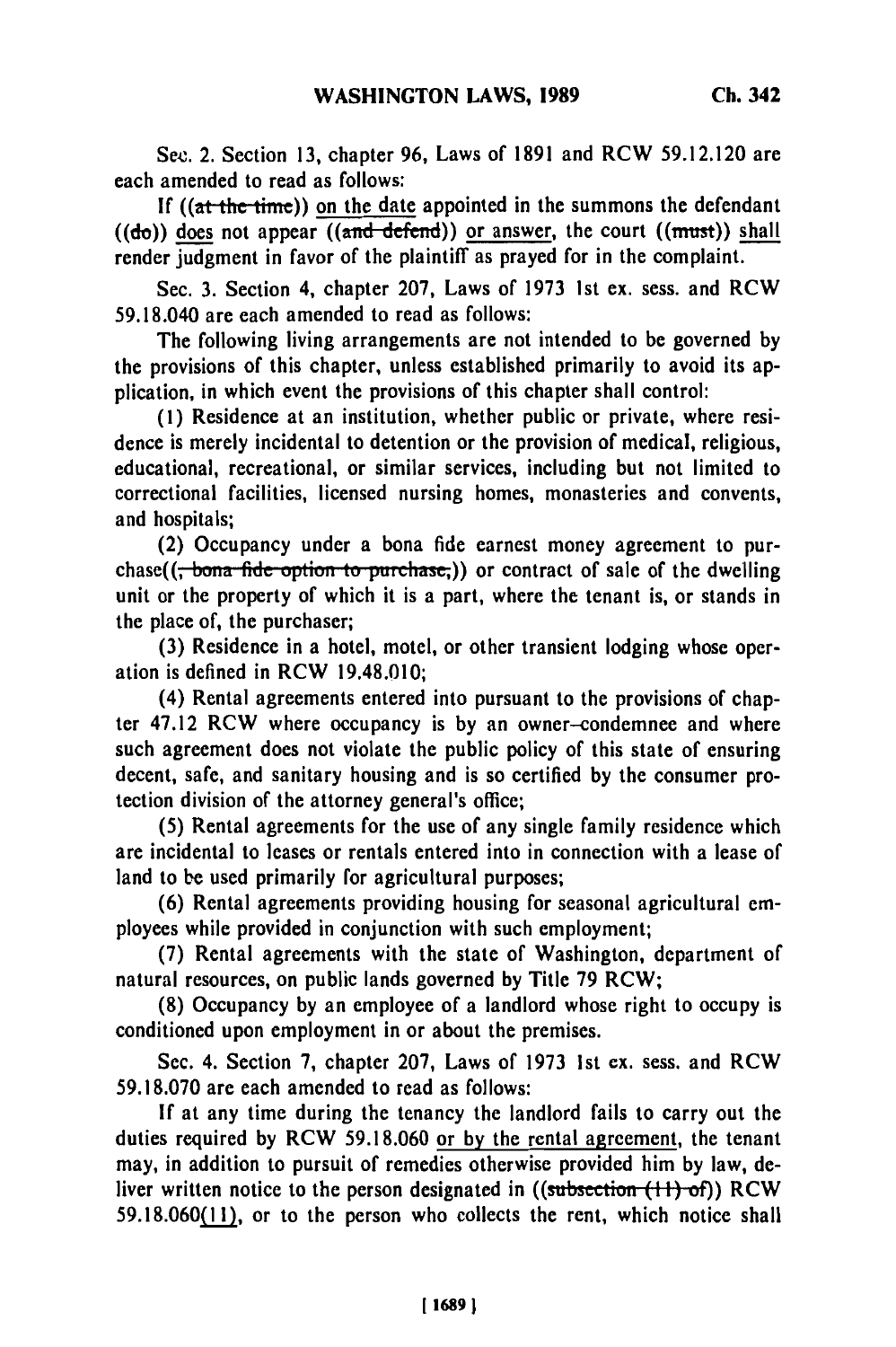specify the premises involved, the name of the owner, if known, and the nature of the defective condition. ((For the purposes of this chapter, a reasonable time for)) The landlord ((to)) shall commence remedial action after receipt of such notice by the tenant ((shall-be)) as soon as possible but not later than the following time periods, except where circumstances are beyond the landlord's control $((:)$ :

**(I)** Not more than twenty-four hours, where the defective condition deprives the tenant of hot or cold water  $((\sigma r))$ , heat, or electricity, or is imminently hazardous to life;

(2) Not more than  $((forty=eight))$  seventy-two hours, where the ((landlord fails to provide hot water or electricity;)) defective condition deprives the tenant of the use of a refrigerator, range and oven, or a major plumbing fixture supplied by the landlord; and **(3)** ((Subject to the provisions of subsections (1) and (2) of this sec-

tion, not more than seven days in the case of a repair under RCW **59.! 8.!8603j**

**(4-))** Not more than ((thirty)) ten days in all other cases.

In each instance the burden shall be on the landlord to see that remedial work under this section is completed ((with reasonable promptness:

Where circumstances beyond the landlord's control, including the *availability of financing, prevent him from complying with the time limita-***<br>tions set forth in this section, he shall endeavor to remedy the defective** condition with all reasonable speed)) promptly. If completion is delayed due to circumstances beyond the landlord's control, including the unavailability of financing, the landlord shall remedy the defective condition as soon as possible.

Sec. 5. Section 10, chapter 207, Laws of 1973 Ist ex. sess. as amended by section 35, chapter 185, Laws of 1987 and RCW 59.18.100 are each amended to read as follows:

(I) If at any time during the tenancy, the landlord fails to carry out any of the duties imposed by RCW 59.18.060, and notice of the defect is given to the landlord pursuant to RCW 59.18.070, the tenant may submit to the landlord or his designated agent by certified mail or in person  $($ (at least two-bids)) a good faith estimate **by** the tenant of the cost to perform the repairs necessary to correct the defective condition ((from)) if the repair is to be done **by** licensed or registered persons, or if no licensing or registration requirement applies to the type of work to be performed,  $((from))$  the cost if the repair is to be done **by** responsible persons capable of performing such repairs. Such ((bids)) estimate may be submitted to the landlord at the same time as notice is given pursuant to RCW 59.18.070: PROVIDED, That the remedy provided in this section shall not be available for a landlord's failure to carry out the duties in  $((subsections (6), (9), and (1))$ RCW 59.18.060(9), and (1I): PROVIDED FURTHER, That if the tenant utilizes this section for repairs pursuant to RCW 59.18.060(6), the tenant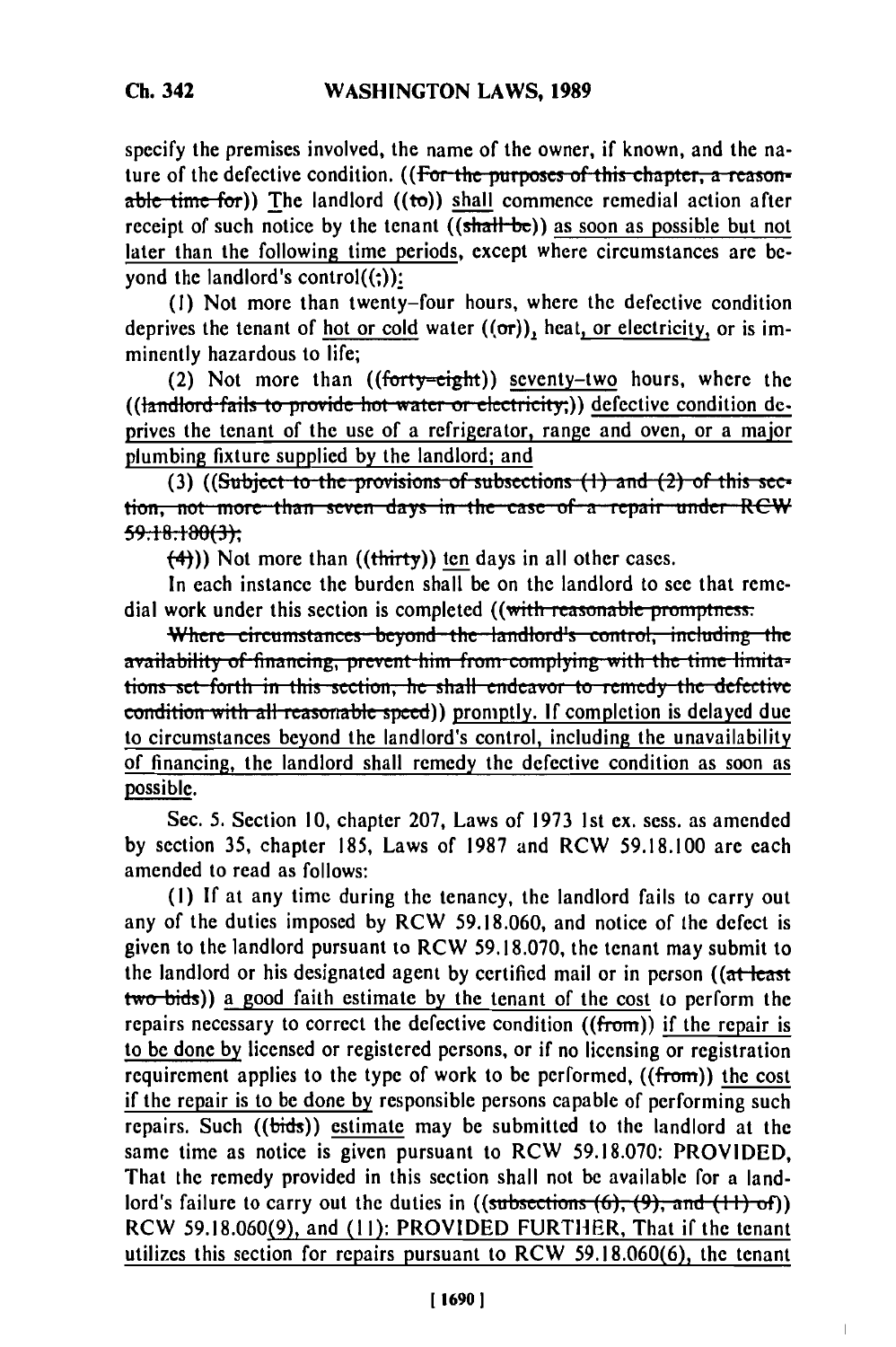shall promptly provide the landlord with a key to any new or replaced locks. The amount the tenant may deduct from the rent may vary from the estimate, but cannot exceed the one-month limit as described in subsection  $(2)$ of this section.

(2) If the landlord fails to commence  $((\text{repair}))$  remedial action of the defective condition within  $((a$  reasonable time)) the applicable time period after receipt of notice and the estimate from the tenant, the tenant may contract with ((the)) a licensed or registered person ((submitting the lowest bid)), or with a responsible person capable of performing the repair if no license or registration is required, to make the repair, and upon the completion of the repair and an opportunity for inspection **by** the landlord or his designated agent, the tenant may deduct the cost of repair from the rent in an amount not to exceed the sum expressed in dollars representing one month's rental of the tenant's unit ((in any twelve-month period)) per repair: PROVIDED, That when the landlord must commence to remedy the defective condition within ((thirty)) ten days as provided in ((subsection (4)  $of)$ ) RCW 59.18.070(3), the tenant cannot contract for repairs for ((at least fifteen days following receipt of said bids by)) ten days after notice or five days after the landlord receives the estimate, whichever is later: PROVID-**ED** FURTHER, That the total costs of repairs deducted in any twelvemonth period under this subsection shall not exceed the sum expressed in dollars representing ((one)) two month's rental of the tenant's unit.

**(3) If** the landlord fails to carry out the duties imposed **by** RCW **59-** .18.060 within ((a **reasonable time)**) the applicable time period, and if the cost of repair does not exceed one-half month's rent, including the cost of materials and labor, which shall be computed at the prevailing rate in the community for the performance of such work, and if repair of the condition need not **by** law be performed only **by** licensed or registered persons, and if the tenant has given notice under RCW 59.18.070, although no estimate shall be necessary under this subsection, the tenant may repair the defective condition in a workmanlike manner and upon completion of the repair and an opportunity for inspection, the tenant may deduct the cost of repair from the rent: PROVIDED, That repairs under this subsection are limited to de**fects** within the leased premises: PROVIDED FURTHER, That the cost per repair shall not exceed one-half month's rent of the unit and that the total costs of repairs deducted in any twelve-month period under this subsection shall not exceed ((one-balf)) one month's rent of the unit ((or-seextrem shall not exceed ((one hany) one months fent of the unit  $\sqrt{ }$ enty-five dollars in any twelve-month period, whichever is the lesser)).<br>(4) The provisions of this section shall not:

(a) Create a relationship of employer and employee between landlord and tenant; or

**(b)** Create liability under the workers' compensation act; or

(c) Constitute the tenant as an agent of the landlord for the purposes of RCW 60.04.010 and 60.04.040.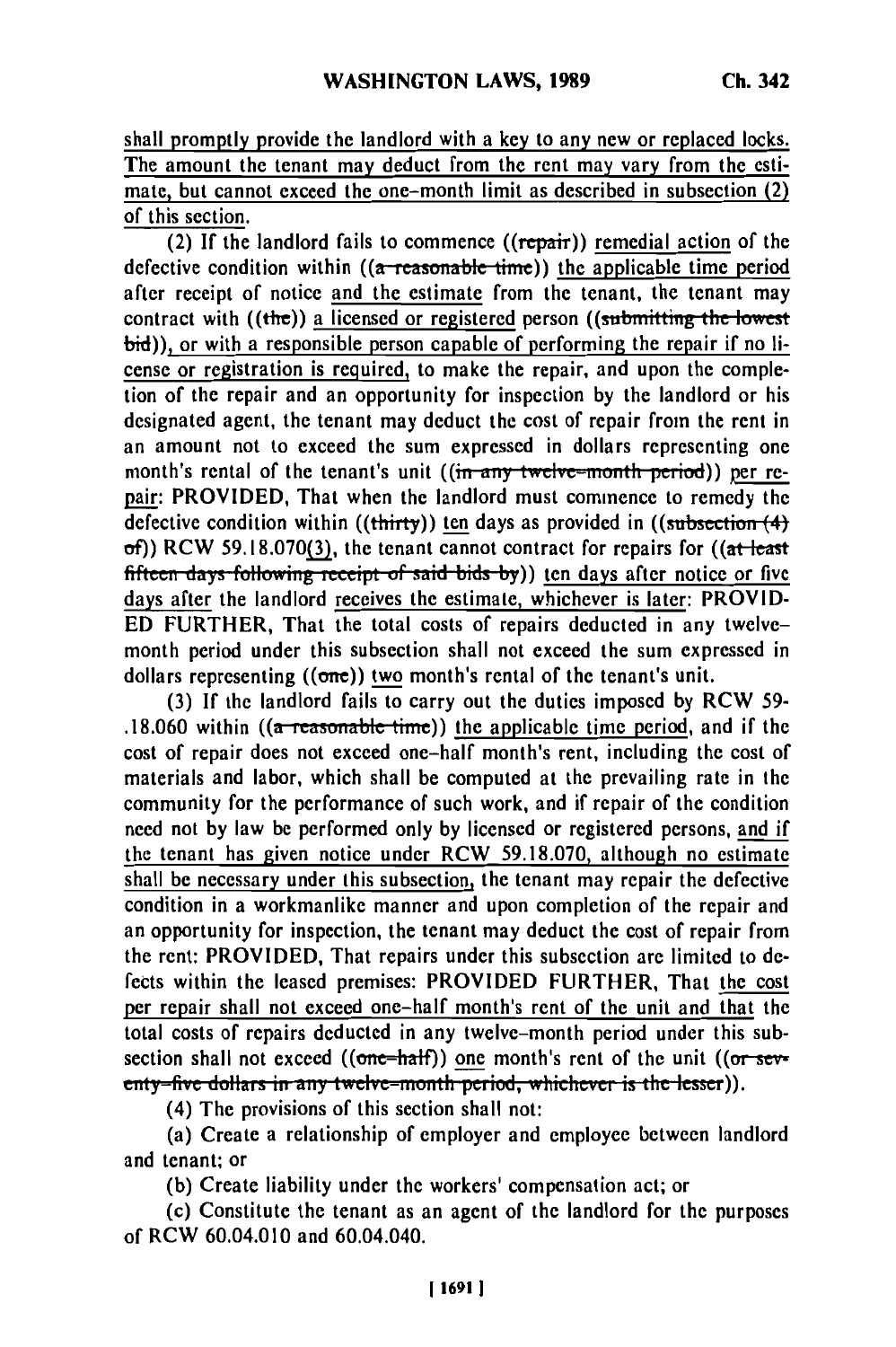**(5)** Any repair work performed under the provisions of this section shall comply with the requirements imposed **by** any applicable code, statute, ordinance, or regulation. A landlord whose property is damaged because of repairs performed in a negligent manner may recover the actual damages in an action against the tenant.

**(6)** Nothing in this section shall prevent the tenant from agreeing with the landlord to undertake the repairs himself in return for cash payment or a reasonable reduction in rent, the agreement thereof to be agreed upon between the parties, and such agreement does not alter the landlord's obligations under this chapter.

Sec. 6. Section 14, chapter **207,** Laws of **1973** 1st ex. sess. and RCW 59.18.140 are each amended to read as follows:

The tenant shall conform to all reasonable obligations or restrictions, whether denominated **by** the landlord as rules, rental agreement, rent, or otherwise, concerning the use, occupation, and maintenance of his dwelling unit, appurtenances thereto, and the property of which the dwelling unit is a part if such obligations and restrictions are not in violation of any of the terms of this chapter and are not otherwise contrary to law, and if such obligations and restrictions **are** brought to the attention of the tenant at the time of his initial occupancy of the dwelling unit and thus become part of the rental agreement. Except for termination of tenancy, after thirty days written notice to each affected tenant, a new rule of tenancy including a change in the amount of rent may become effective upon completion of the term of the rental agreement or sooner upon mutual consent.

Sec. 7. Section **15,** chapter **207,** Laws of **1973 1st** ex. sess. and RCW 59.18.150 are each amended to read as follows:

**(1)** The tenant shall not unreasonably withhold consent to the landlord to enter into the dwelling unit in order to inspect the premises, make necessary or agreed repairs, alterations, or improvements, supply necessary or agreed services, or exhibit the dwelling unit to prospective or actual purchasers, mortgagees, tenants, workmen, or contractors.

(2) The landlord may enter the dwelling unit without consent of the tenant in case of emergency or abandonment.

**(3)** The landlord shall not abuse the right of access or use it to harass the tenant. Except in the case of emergency or if it is impracticable to do so, the landlord shall give the tenant at least two days' notice of his intent to enter and shall enter only at reasonable times. The tenant shall not unreasonably withhold consent to the landlord to enter the dwelling unit at a specified time where the landlord has given at least one day's notice of intent to enter to exhibit the dwelling unit to prospective or actual purchasers or tenants. A landlord shall not unreasonably interfere with a tenant's **en**joyment of the rented dwelling unit **by** excessively exhibiting the dwelling unit.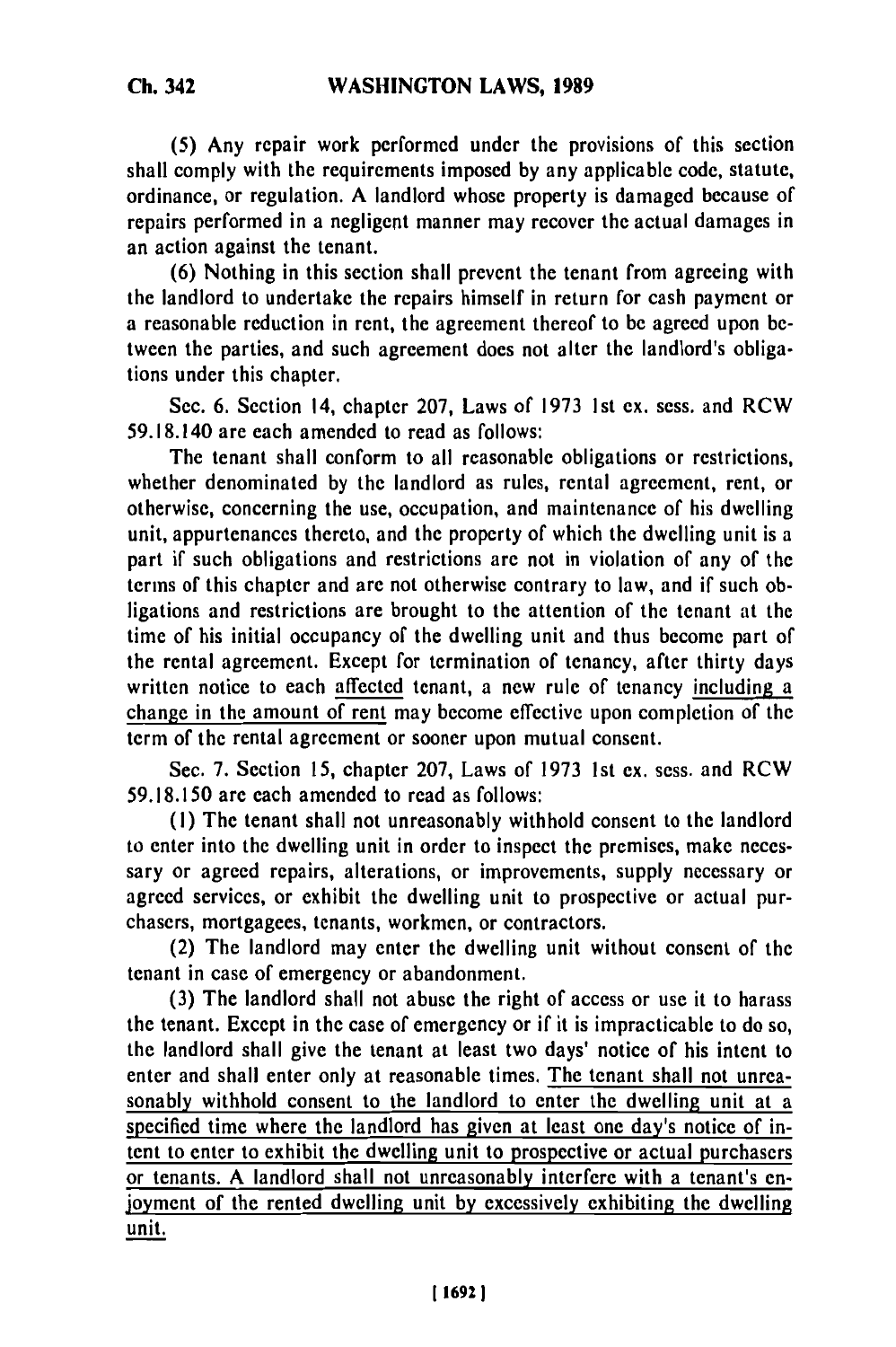(4) The landlord has no other right of access except **by** court order, arbitrator or **by** consent of the tenant.

**(5)** A landlord or tenant who continues to violate this section after being served with one written notification alleging in good faith violations of this section listing the date and time of the violation shall be liable for up to one hundred dollars for each violation after receipt of the notice. The prevailing party may recover costs of the suit or arbitration under this section, and may also recover reasonable attorneys' fees.

Sec. 8. Section **23,** chapter 207, Laws of **1973 1st** ex. sess. as amended **by** section 4, chapter 264, Laws of 1983 and RCW **59.18.230** are each amended to read as follows:

**(1)** Any provision of a lease or other agreement, whether oral or written, whereby any section or subsection of this chapter is waived except as provided in RCW 59.18.360 and shall be deemed against public policy and shall be unenforceable. Such unenforceability shall not affect other provisions of the agreement which can be given effect without them.

(2) No rental agreement may provide that the tenant:

(a) Agrees to waive or to forego rights or remedies under this chapter; or

**(b)** Authorizes any person to confess judgment on a claim arising out of the rental agreement; or

(c) Agrees to pay the landlord's attorney's fees, except as authorized in this chapter; or

**(d)** Agrees to the exculpation or limitation of any liability of the landlord arising under law or to indemnify the landlord for that liability or the costs connected therewith; or

(e) And landlord have agreed to a particular arbitrator at the time the rental agreement is entered into.

**(3)** A provision prohibited **by** subsection (2) of this section included in a rental agreement is unenforceable. **If** a landlord deliberately uses a rental agreement containing provisions known **by** him to be prohibited, the tenant may recover actual damages sustained **by** him and reasonable attorney's fees.

(4) The common law right of the landlord of distress for rent is hereby abolished for property covered **by** this chapter. Any provision in a rental agreement creating a lien upon the personal property of the tenant or authorizing a distress for rent is null and void and of no force and effect. Any landlord who takes or detains the personal property of a tenant without the specific written consent of the tenant to such incident of taking or detention, ((unless the property has been abandoned as described in RCW 59.18-<br>
<del>.310,</del>)) and who, after written demand by the tenant for the return of his personal property, refuses to return the same promptly shall be liable to the tenant for the value of the property retained, actual damages, and if the refusal is intentional, may also be liable for damages of up to **((fifty)) one**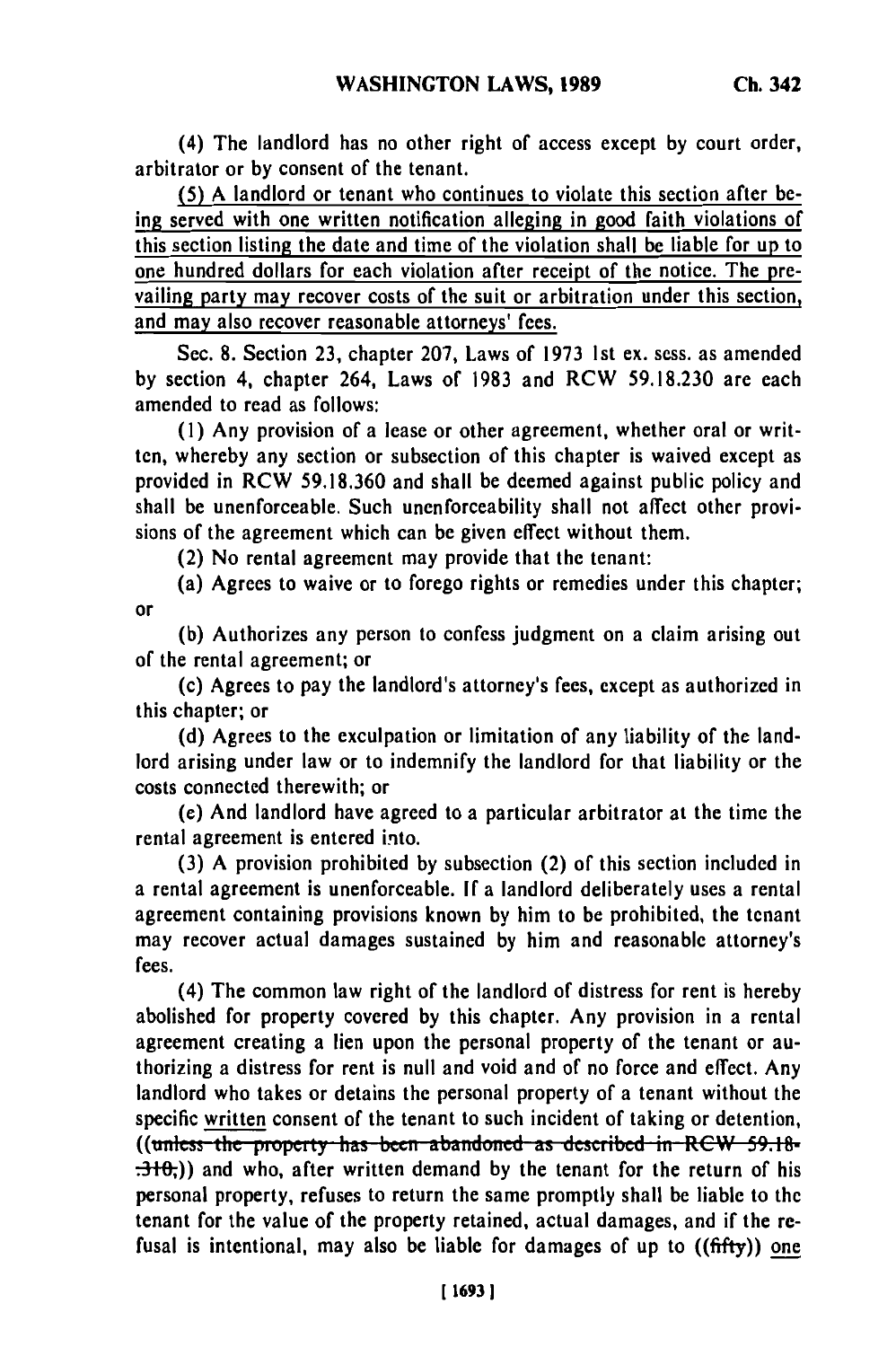hundred dollars per day but not to exceed one thousand dollars, for each day or part of a day that the tenant is deprived of his property. The prevailing party may recover his costs of suit and a reasonable attorney's fee.

In any action, including actions pursuant to chapters 7.64 or **12.28** RCW, brought **by** a tenant or other person to recover possession of his personal property taken or detained **by** a landlord in violation of this section, the court, upon motion and after notice to the opposing parties, may waive or reduce any bond requirements where it appears to be to the satisfaction of the court that the moving party is proceeding in good faith and has, prima facie, a meritorious claim for immediate delivery or redclivery of said property.

Sec. **9.** Section **28,** chapter **207,** Laws of **1973 1st** ex. sess. as amended **by** section **7,** chapter 264, Laws of **1983** and RCW **59.18.280** are each amended to read as follows:

Within fourteen days after the termination of the rental agreement and vacation of the premises or, if the tenant abandons the premises as defined in RCW **59.18.310,** within fourteen days after the landlord learns of the abandonment, the landlord shall give a full and specific statement of the basis for retaining any of the deposit together with the payment of any refund due the tenant under the terms and conditions of the rental agreement. No portion of any deposit shall be withheld on account of wear resulting from ordinary use of the premises. The landlord complies with this section if the required statement or payment, or both, are deposited in the United States mail properly addressed with first class postage prepaid within the fourteen days.

The notice shall be delivered to the tenant personally or **by** mail to his last known address. **If** the landlord fails to give such statement together with any refund due the tenant within the time limits specified above he shall be liable to the tenant for the full amount of the deposit. The landlord is also barred in any action brought **by** the tenant to recover the deposit from asserting any claim or raising any defense for retaining any of the **de**posit unless the landlord shows that circumstances beyond the landlord's control prevented the landlord from providing the statement within the fourteen days or that the tenant abandoned the premises as defined in RCW **59.18.310.** The court may in its discretion award up to two times the amount of the deposit for the intentional refusal of the landlord to give the statement or refund due. In any action brought **by** the tenant to recover the deposit, the prevailing party shall additionally **be** entitled to the cost of suit or arbitration including a reasonable attorney's fee.

Nothing in this chapter shall preclude the landlord from proceeding against, and the landlord shall have the right to proceed against a tenant to recover sums exceeding the amount of the tenant's damage or security deposit for damage to the property for which the tenant is responsible together with reasonable attorney's fees.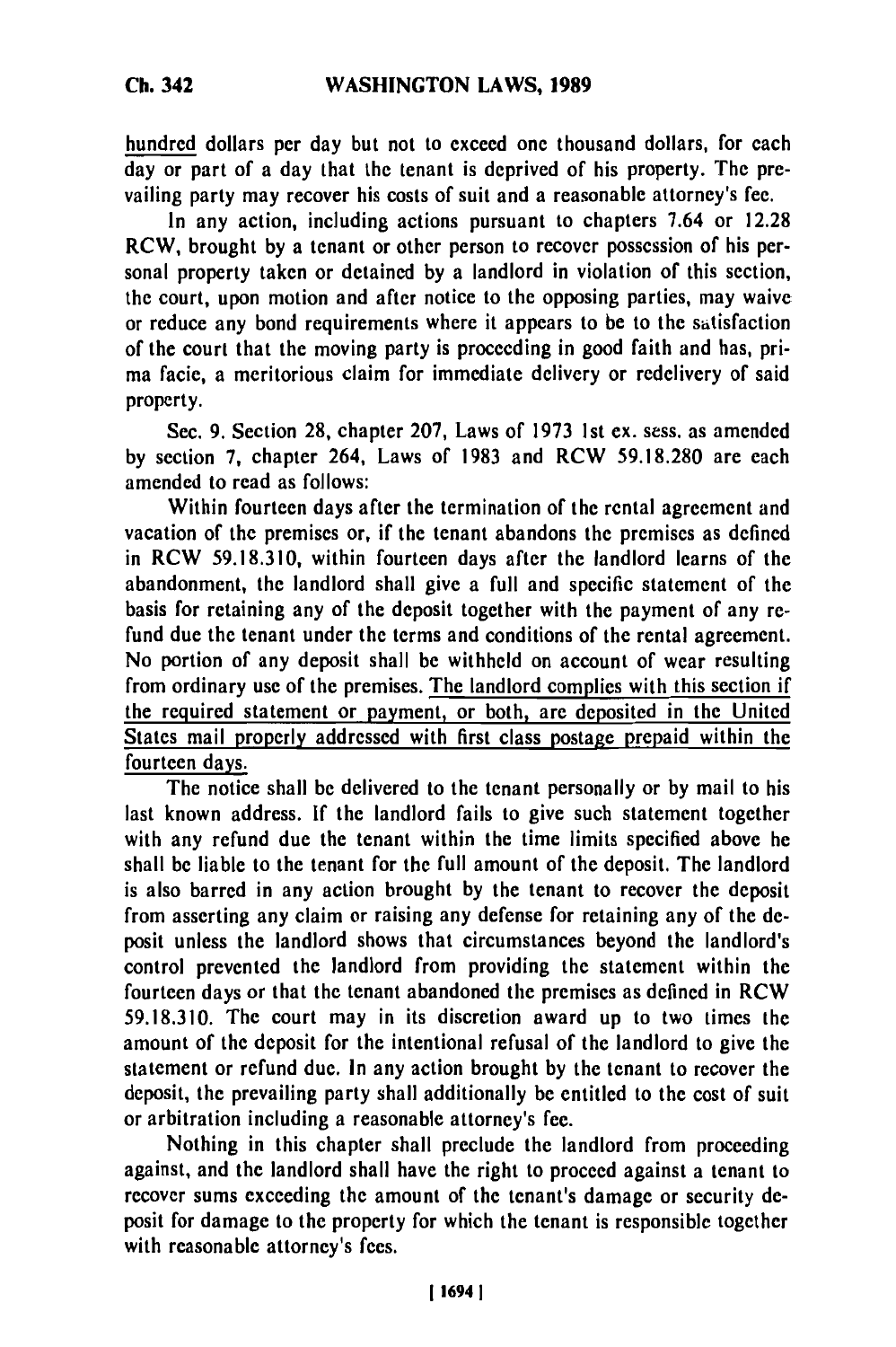Sec. **10.** Section **31,** chapter **207,** Laws of **1973 1st** ex. sess. as amended **by** section **8,** chapter 264, Laws of **1983** and RCW **59.18.310** are each amended to read as follows:

ł

**If** the tenant defaults in the payment of rent and reasonably indicates **by** words or actions ((his)) the intention not to resume tenancy, ((he)) **the** tenant shall be liable for **the** following for such abandonment: PROVIDED, That upon learning of such abandonment of the premises the landlord shall make a reasonable effort to mitigate the damages resulting from such abandonment:

**(1)** When the tenancy is month-to-month, the tenant shall be liable for the rent for the thirty days following either the date the landlord learns of the abandonment, or the date the next regular rental payment would have become due, whichever first occurs.

(2) When the tenancy is for a term greater than month-to-month, the tenant shall be liable for the lesser of the following:

(a) The entire rent due for the remainder of the term; or

**(b) All** rent accrued during the period reasonably necessary to rerent the premises at a fair rental, plus the difference between such fair rental and the rent agreed to in the prior agreement, plus actual costs incurred **by** the landlord in rerenting the premises together with statutory court costs and reasonable attorney's fees.

In the event of such abandonment of tenancy and an accompanying default in the payment of rent **by** the tenant, the landlord may immediately enter and take possession of any property of the tenant found on the premises and may store the same in any reasonably secure place. A landlord shall make reasonable efforts to provide the tenant with a notice containing the name and address of the landlord and the place where the property is stored ((shall be mailed promptly by the landlord to the last known address of the tenant)) and informing the tenant that a sale or disposition of the property shall take place pursuant to this section, and the date of the sale or disposal, and further informing the tenant of the right under RCW **59.18.230** to have the property returned prior to its sale or disposal. The landlord's efforts at notice under this subsection shall be satisfied **by** the mailing **by** first class mail, postage prepaid, of such notice to the tenant's last known address and to any other address provided in writing **by** the tenant or actually known to the landlord where the tenant might receive the notice. After ((sixty)) forty-five days from the date ((of default in rent, and after prior)) the notice of such sale or disposal is ((mailed to the last known address of)) mailed or personally delivered to the tenant, the landlord may sell such property, including personal papers, family pictures, and keepsakes $((\frac{1}{2}and))$ . The landlord may apply any income derived therefrom against moneys due the landlord, including actual reasonable costs of drayage and storage of the property. **If** the property has a cumulative value of **fifty** dollars or less, the landlord may sell ((the property)) or dispose of the property in the manner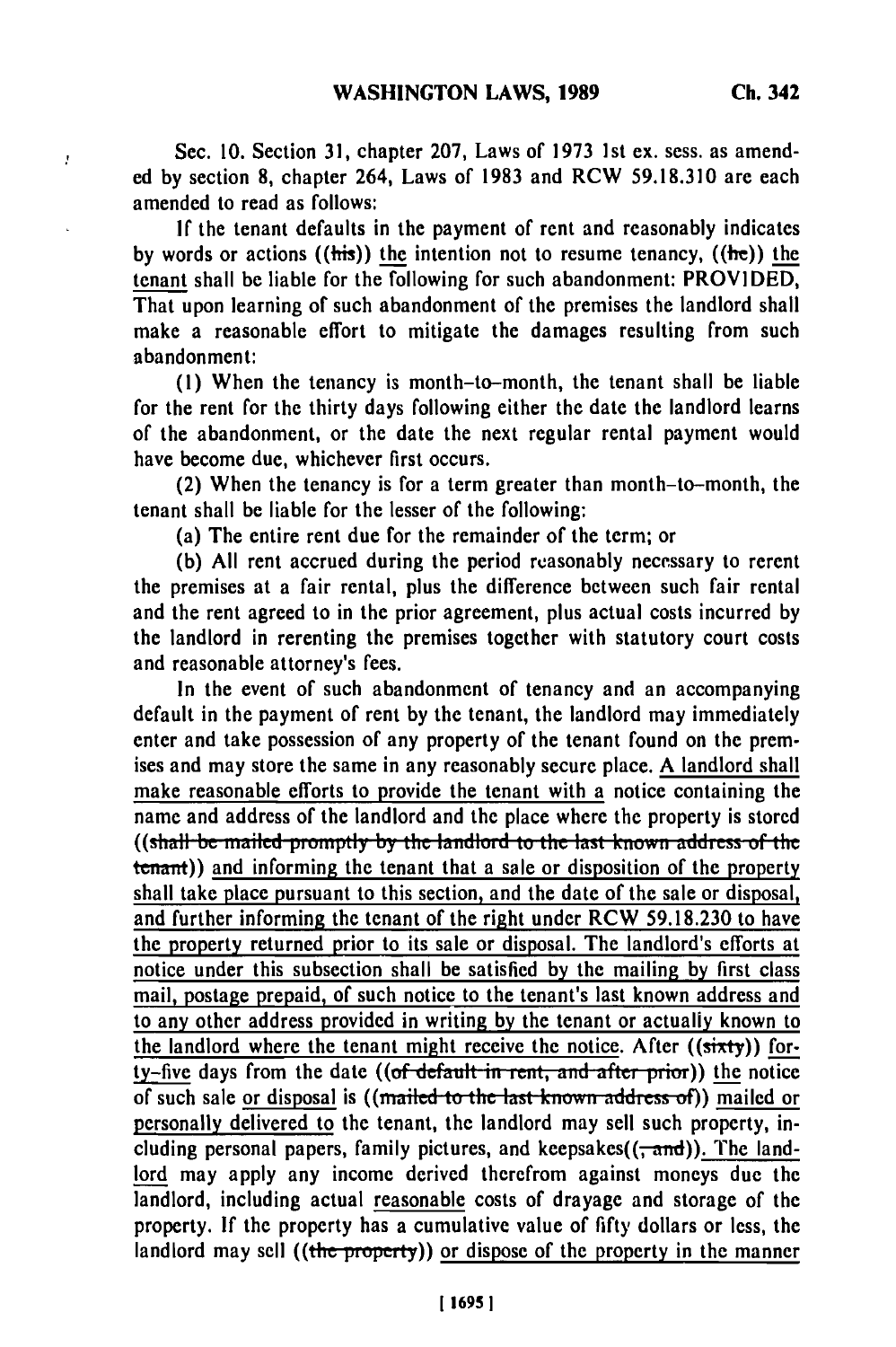provided in this section, except for personal papers, family pictures, and keepsakes, after seven days from the date the notice of sale or disposal is ((mailed)) mailed or personally delivered to the tenant ((at the tenant's last) known **addess)):** PROVIDED, That the landlord shall make reasonable efforts, as defined in this section, to notify the tenant. Any excess income derived from the sale of such property under this section shall be held **by** the landlord for the benefit of the tenant for a period of one year from the date of sale, and if no claim is made or action commenced **by** the tenant for the recovery thereof prior to the expiration of that period of time, the balance shall be the property of the landlord, including any interest paid on the income.

Sec. **11.** Section 40, chapter **207,** Laws of **1973** 1st **ex.** sess. as amend**ed by** section **3,** chapter **150,** Laws of **1988** and RCW **59.18,390** are each amended to read as follows:

The sheriff shall, upon receiving the writ of restitution, forthwith serve a copy thereof upon the defendant, his agent, or attorney, or a person in possession of the premises, and shall not execute the same for three days thereafter, and the defendant, or person in possession of the premises within three days after the service of the writ of restitution may execute to the plaintiff a bond to be filed with and approved **by** the clerk of the court in such sum as may **be** fixed **by** the judge, with sufficient surety to be approved **by** the clerk of said court, conditioned that they will pay to the plaintiff such sum as the plaintiff may recover for the use and occupation of the said premises, or any rent found due, together with all damages the plaintiff may sustain **by** reason of the defendant occupying or keeping possession of said premises, together with all damages which the court theretofore has awarded to the plaintiff as provided in this chapter, and also all the costs of the action. The plaintiff, his agent or attorneys, shall have notice of the time and place where the court or judge thereof shall fix the amount of the defendant's bond, and shall have notice and a reasonable opportunity to examine into the qualification and sufficiency of the sureties upon said bond before said bond shall **be** approved **by** the clerk. **If** the writ of restitution has been based upon a finding **by** the court that the tenant, subtenant, sublessee, or a person residing at the rental premises has engaged in drug-related activity or has allowed any other person to engage in drug-related activity at those premises with his or her knowledge or approval, neither the tenant, the defendant, nor a person in possession of the premises shall be entitled to post a bond in order to retain possession of the premises. The writ may be served **by** the sheriff, in the event he shall be unable to find the defendant, an agent or attorney, or a person in possession of the premises, **by** affixing a copy of said writ in a conspicuous place upon the premises: PROVIDED, That the sheriff shall not require any bond for the service or execution of the writ. The sheriff shall be immune from all civil liability for serving and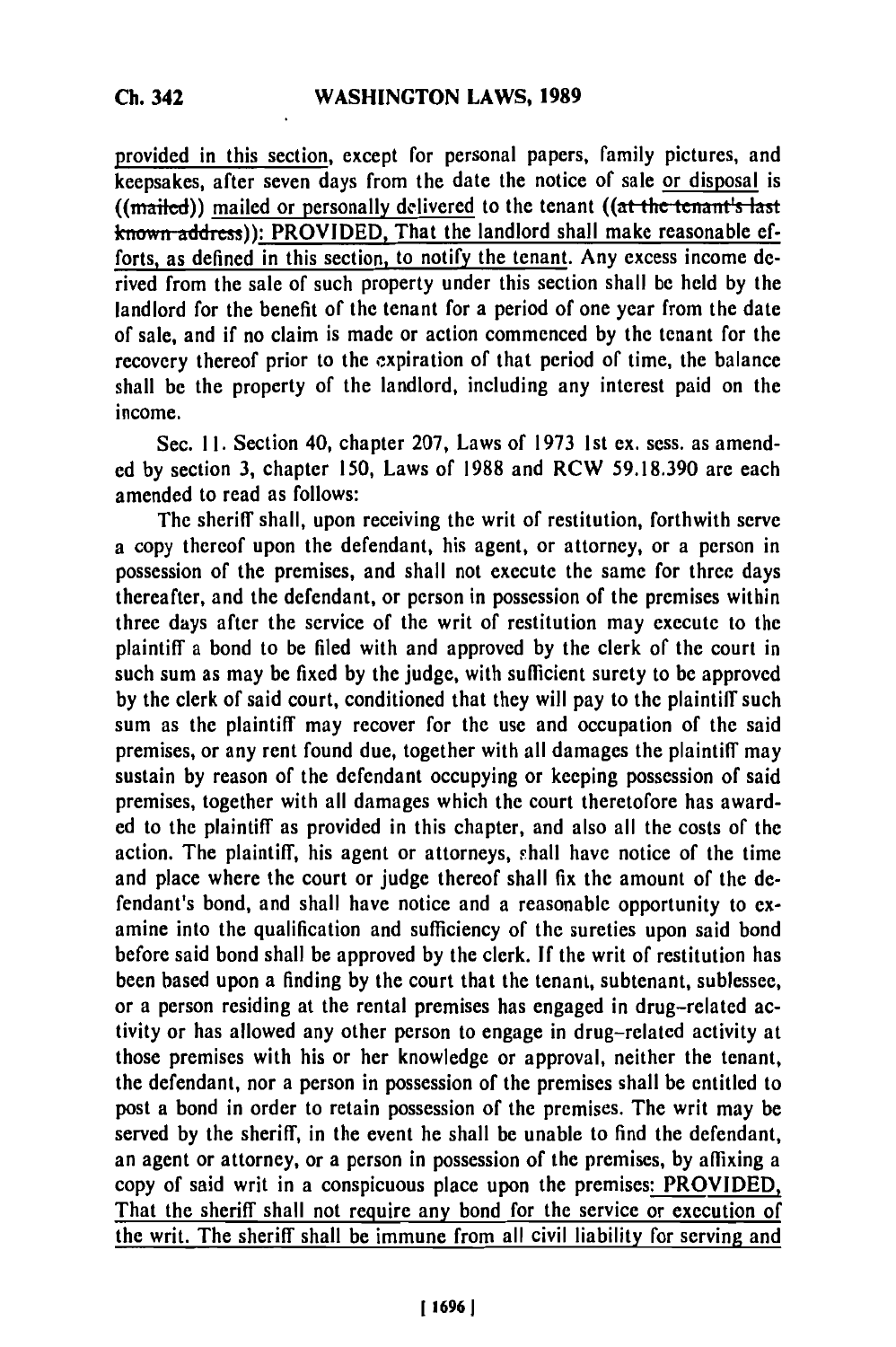enforcing writs of restitution unless the sheriff is grossly negligent in carrying out his or her duty.

Sec. 12. Section 43, chapter **207,** Laws of **1973 1st** ex. sess. and RCW **59.18.415** are each amended to read as follows:

The provisions of this chapter shall not apply to any lease of a single family dwelling for a period of a year or more or to any lease of a single family dwelling containing a bona fide option to purchase **by** the tenant: PROVIDED, That an attorney for the tenant must approve on the face of the agreement any lease exempted from the provisions of this chapter as provided for in this section.

**NEW SECTION.** Sec. **13. (1) If** a governmental agency responsible for the enforcement of a building, housing, or other appropriate code has notified the landlord that a dwelling is condemned or unlawful to occupy due to the existence of conditions that violate applicable codes, statutes, ordinances, or regulations, a landlord shall not enter into a rental agreement for the dwelling unit until the conditions **arc** corrected.

(2) **If** a landlord knowingly violates subsection **(1)** of this section, the tenant shall recover either three months' periodic rent or up to treble the actual damages sustained as a result of the violation, whichever is greater, costs of suit, or arbitration and reasonable attorneys' fees. **If** the tenant elects to terminate the tenancy as a result of the conditions leading to the posting, or if the appropriate governmental agency requires that the tenant vacate the premises, the tenant also shall recover:

(a) The entire amount of any deposit prepaid **by** the tenant; and

**(b) All** prepaid rent.

**NEW SECTION.** Sec. 14. When the plaintiff, after the exercise of due diligence, is unable to personally serve the summons on the defendant, the court may authorize the alternative means of service described herein. Upon filing of an affidavit from the person or persons attempting service describing those attempts, and the filing of an affidavit from the plaintiff, plaintiff's agent, or plaintiff's attorney stating the belief that the defendant cannot be found, the court may enter an order authorizing service of the summons as **follows:**

**(1)** The summons and complaint shall be posted in a conspicuous place on the premises unlawfully held, not less than nine days from the return date stated in the summons; and

(2) Copies of the summons and compliant shall be deposited in the mail, postage prepaid, **by** both regular mail and certified mail directed to the defendant's or defendants' last known address not less than nine days from the return date stated in the summons.

When service on the defendant or defendants is accomplished **by** this alternative procedure, the court's jurisdiction is limited to restoring possession of the premises to the plaintiff and no money judgment may be entered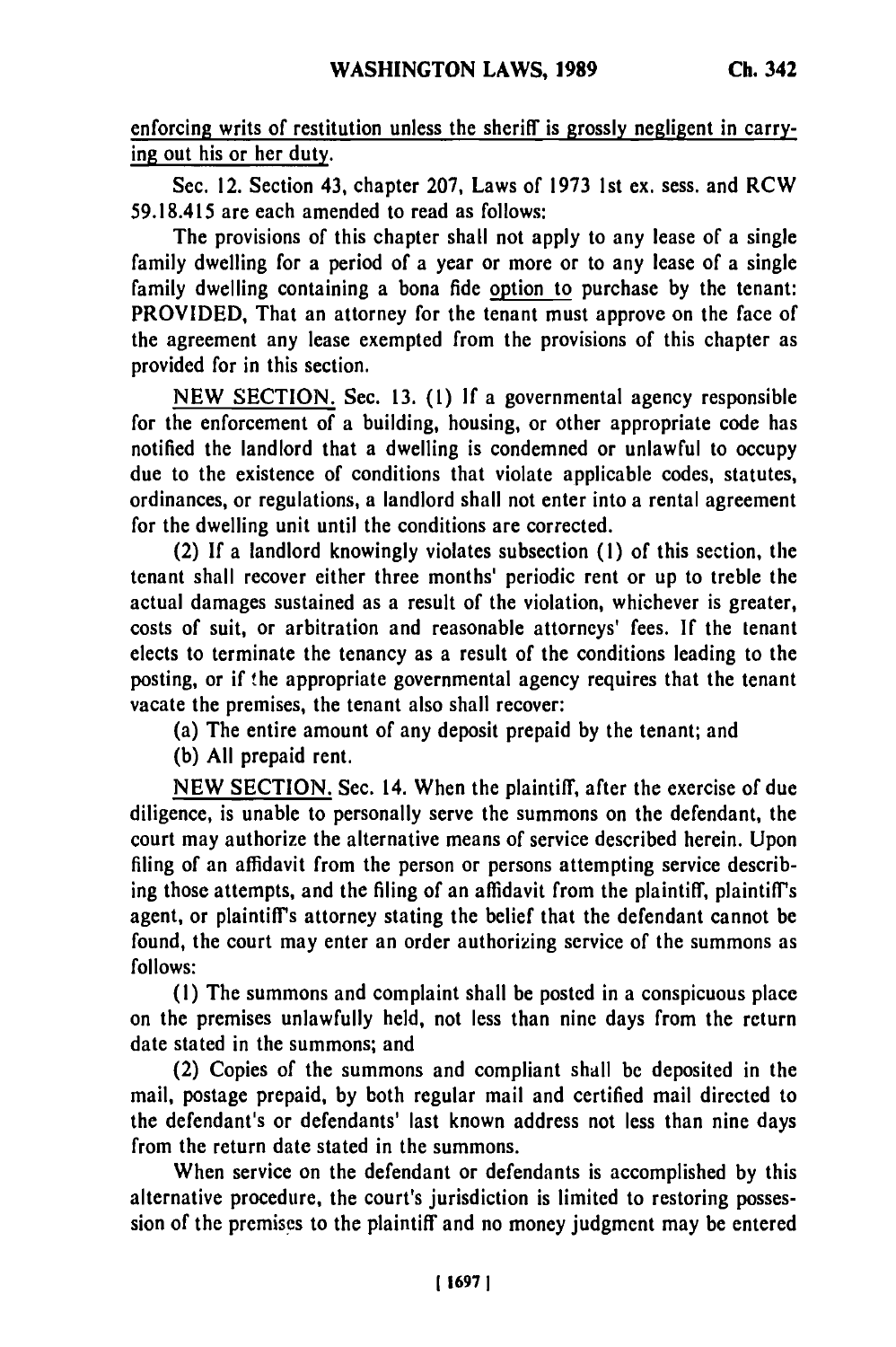against the defendant or defendants until such time as jurisdiction over the defendant or defendants is obtained.

**NEW SECTION.** Sec. **15.** The summons for unlawful detainer actions for tenancies covered **by** this chapter shall be substantially in the following form. In unlawful detainer actions based on nonpayment of rent, the summons may contain the provisions authorized **by** RCW **59.18.375.**

# **IN** THE SUPERIOR **COURT** OF THE **STATE** OF **WASHINGTON IN AND** FOR .......... **COUNTY**

| NO.                                                                                                                  |
|----------------------------------------------------------------------------------------------------------------------|
| <b>EVICTION SUMMONS</b>                                                                                              |
| (Residential)                                                                                                        |
| THIS IS NOTICE OF A LAWSUIT TO EVICT YOU.<br>PLEASE READ IT CAREFULLY.<br>THE DEADLINE FOR YOUR WRITTEN RESPONSE IS: |
| 5:00 p.m., on<br>(Name)                                                                                              |
|                                                                                                                      |

............. (Address)

This is notice of a lawsuit to evict you from the property which you are renting. Your landlord is asking the court to terminate your tenancy, direct the sheriff to remove you and your belongings from the property, enter a money judgment against you for unpaid rent and/or damages for your use of the property, and for court costs and attorneys' fees.

**If** you want to defend yourself in this lawsuit, you must respond to the eviction complaint in writing on or before the deadline stated above. You must respond in writing even if no case number has been assigned **by** the court yet.

You can respond to the complaint in writing **by** delivering a copy of a notice of appearance or answer to your landlord's attorney (or your landlord if there is no attorney) to be received no later than the deadline stated above.

The notice of appearance or answer must include the name of this case (plaintiff(s) and defendant(s)), your name, the street address where further legal papers may be sent, your telephone number (if any), and your signature.

**If** there is a number on the upper right side of the eviction summons and complaint, you must also file your original notice of appearance or answer with the court clerk **by** the deadline for your written response.

You may demand that the plaintiff file this lawsuit with the court. **If** you do so, the demand must be in writing and must be served upon the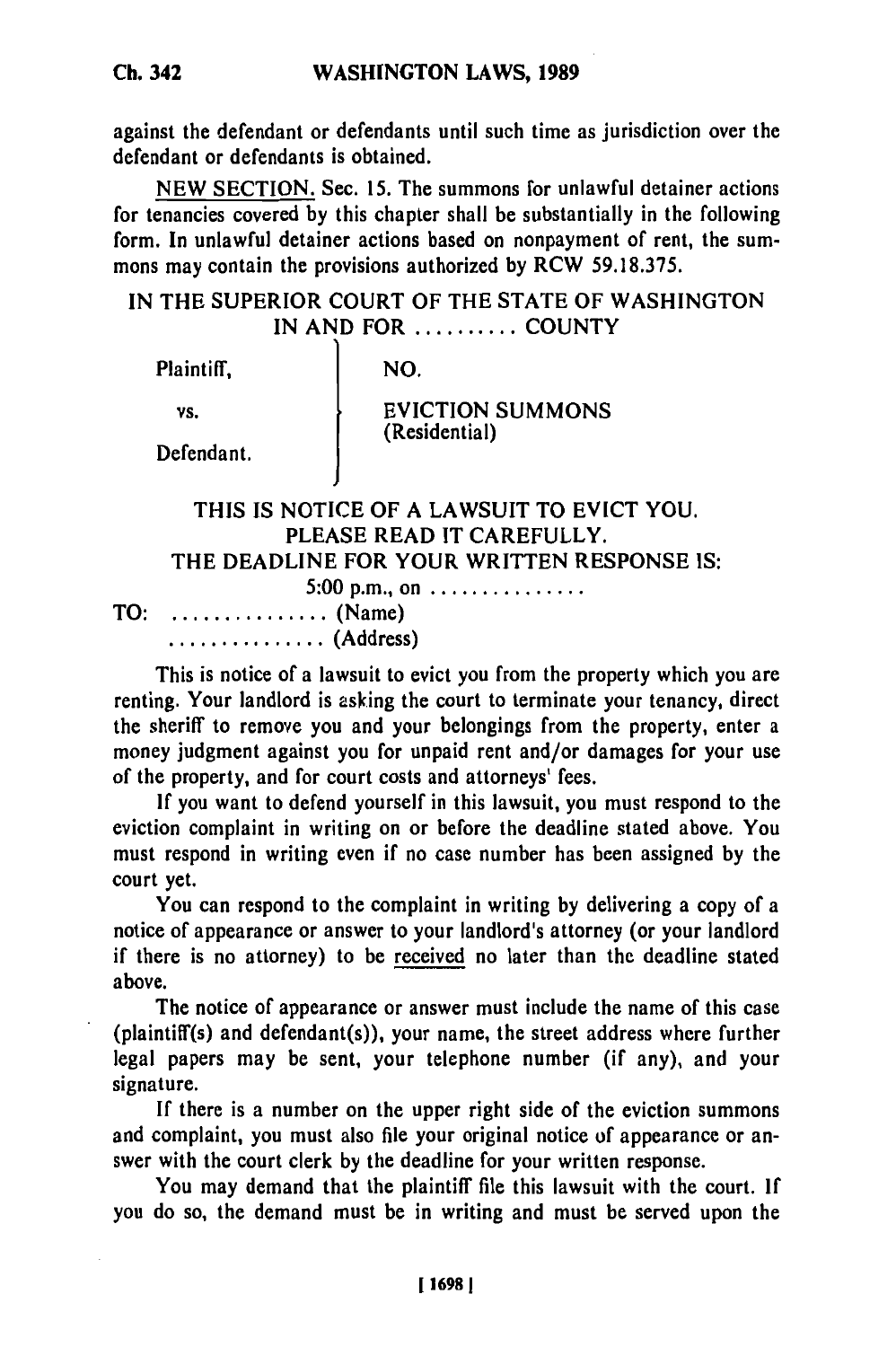person signing the summons. Within fourteen days after you serve the demand, the plaintiff must file this lawsuit with the court, or the service on you of this summons and complaint will be void.

If you wish to seek the advice of an attorney in this matter, you should do so promptly so that your written response, if any, may be served on time.

You may also be instructed in a separate order to appear for a court hearing on your eviction. If you receive an order to show cause you must personally appear at the hearing on the date indicated in the order to show cause in addition to delivering and filing your notice of appearance or answer by the deadline stated above.

IF YOU DO NOT RESPOND TO THE COMPLAINT IN WRITING BY THE DEADLINE STATED ABOVE YOU WILL LOSE BY DEFAULT. YOUR LANDLORD MAY PROCEED WITH THE LAWSUIT, EVEN IF YOU HAVE MOVED OUT OF THE PROPERTY.

The notice of appearance or answer must be delivered to:

Name

Address

## Telephone Number

NEW SECTION. Sec. 16. (1) The legislature finds that some tenants live in residences that are substandard and dangerous to their health and safety and that the repair and deduct remedies of RCW 59.18.100 may not be adequate to remedy substandard and dangerous conditions. Therefore, an extraordinary remedy is necessary if the conditions substantially endanger or impair the health and safety of the tenant.

(2)(a) **If** a landlord fails to fulfill any substantial obligation imposed by RCW 59.18.060 that substantially endangers or impairs the health or safety of a tenant, including (i) structural members that are of insufficient size or strength to carry imposed loads with safety, (ii) exposure of the occupants to the weather, (iii) plumbing and sanitation defects that directly expose the occupants to the risk of illness or injury, (iv) lack of water, including hot water, (v) heating or ventilation systems that are not functional or are hazardous, (vi) defective, hazardous, or missing electrical wiring or electrical service, (vii) defective or inadequate exits that increase the risk of injury to occupants, and (viii) conditions that increase the risk of fire, the tenant shall give notice in writing to the landlord, specifying the conditions, acts, omissions, or violations. Such notice shall be sent to the landlord or to the person or place where rent is normally paid.

(b) If after receipt of the notice described in (a) of this subsection the landlord fails to remedy the condition or conditions within a reasonable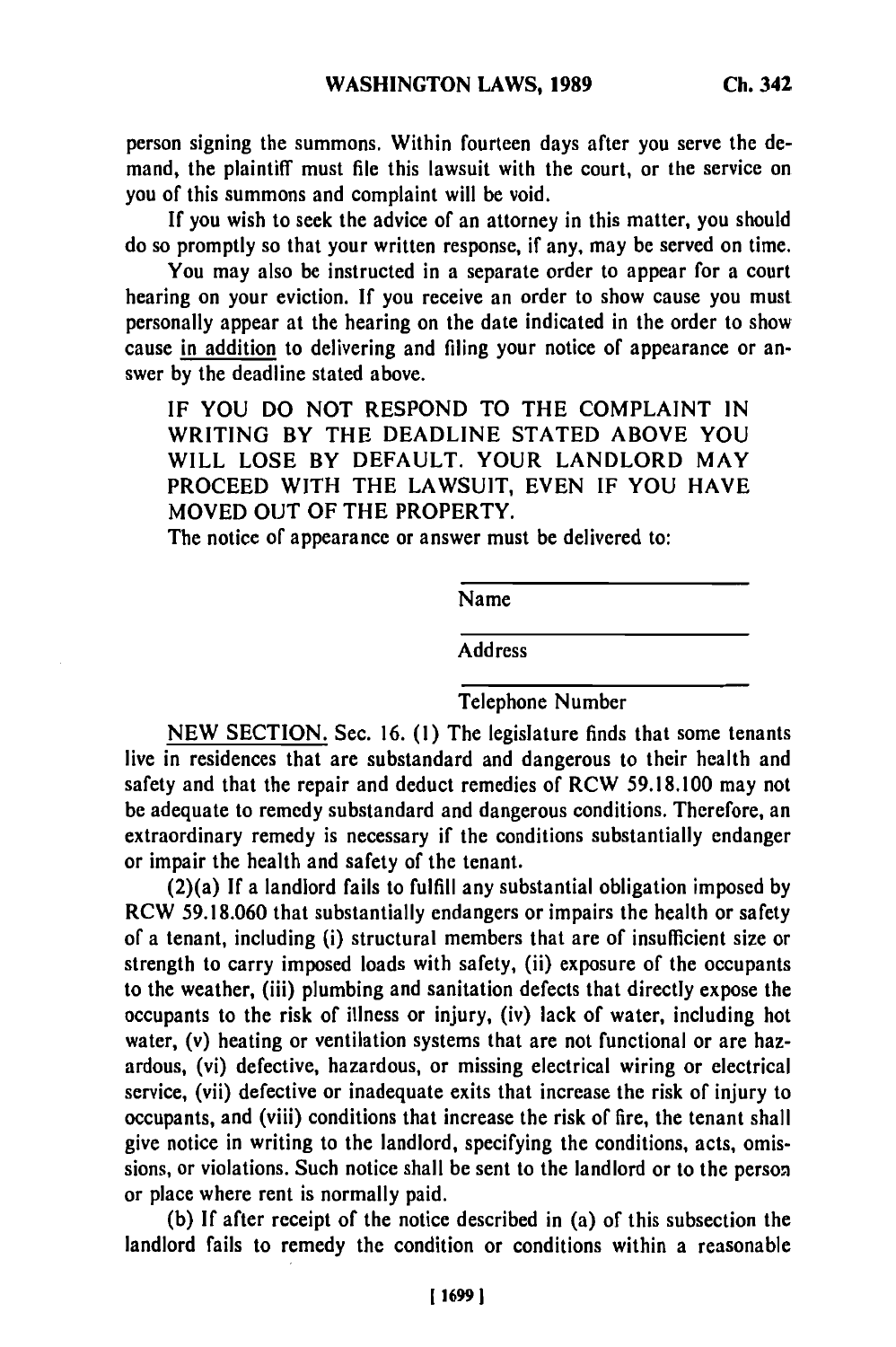amount of time under RCW **59.18.070,** the tenant may request that the local government provide for an inspection of the premises with regard to the specific condition or conditions that exist as provided in (a) of this subsection. The local government shall have the appropriate government official, or may designate a public or disinterested private person or company capable of conducting the inspection and making the certification, conduct an inspection of the specific condition or conditions listed **by** the tenant, and shall not inspect nor be liable for any other condition or conditions of the premises. The purpose of this inspection is to verify, to the best of the inspector's ability, whether the tenant's listed condition or conditions exist and substantially endanger the tenant's health or safety under (a) of this subsection; the inspection is for the purposes of this private civil remedy, and therefore shall not be related to any other governmental function such as enforcement of any code, ordinance, or state law.

(c) The local government or its designee, after receiving the request from the tenant to conduct an inspection under this section, shall conduct the inspection and make any certification within a reasonable amount of time not more than five days from the date of receipt of the request. The local government or its designee may enter the premises at any reasonable time to do the inspection, provided that he or she first shall display proper credentials and request entry. The local government or its designee shall whenever practicable, taking into consideration the imminence of any threat to the tenant's health or safety, give the landlord at least twenty-four hours notice of the date and time of inspection and provide the landlord with an opportunity to be present at the time of the inspection. The landlord shall have no power or authority to prohibit entry for the inspection.

**(d)** The local government or its designee shall certify whether the condition or the conditions specified **by** the tenant do exist and do make the premises substantially unfit for human habitation or can be a substantial risk to the health and safety of the tenant as described in (a) of this subsection. The certification shall be provided to the tenant, and a copy shall be included **by** the tenant with the notice sent to the landlord under subsection **(3)** of this section. The certification may be appealed to the local board of appeals, but the appeal shall not delay or preclude the tenant from proceeding with the escrow under this section.

(e) The tenant shall not be entitled to deposit rent in escrow pursuant to this section unless the tenant first makes a good faith determination that he or she is unable to repair the conditions described in the certification issued pursuant to subsection **(2)(d)** of this section through use of the repair remedies authorized **by** RCW **59.18.100**

**(f) If** the local government or its designee certifies that the condition or conditions specified **by** the tenant exist, the tenant shall then either pay the periodic rent due to the landlord or deposit all periodic rent then called for in the rental agreement and all rent thereafter called for in the rental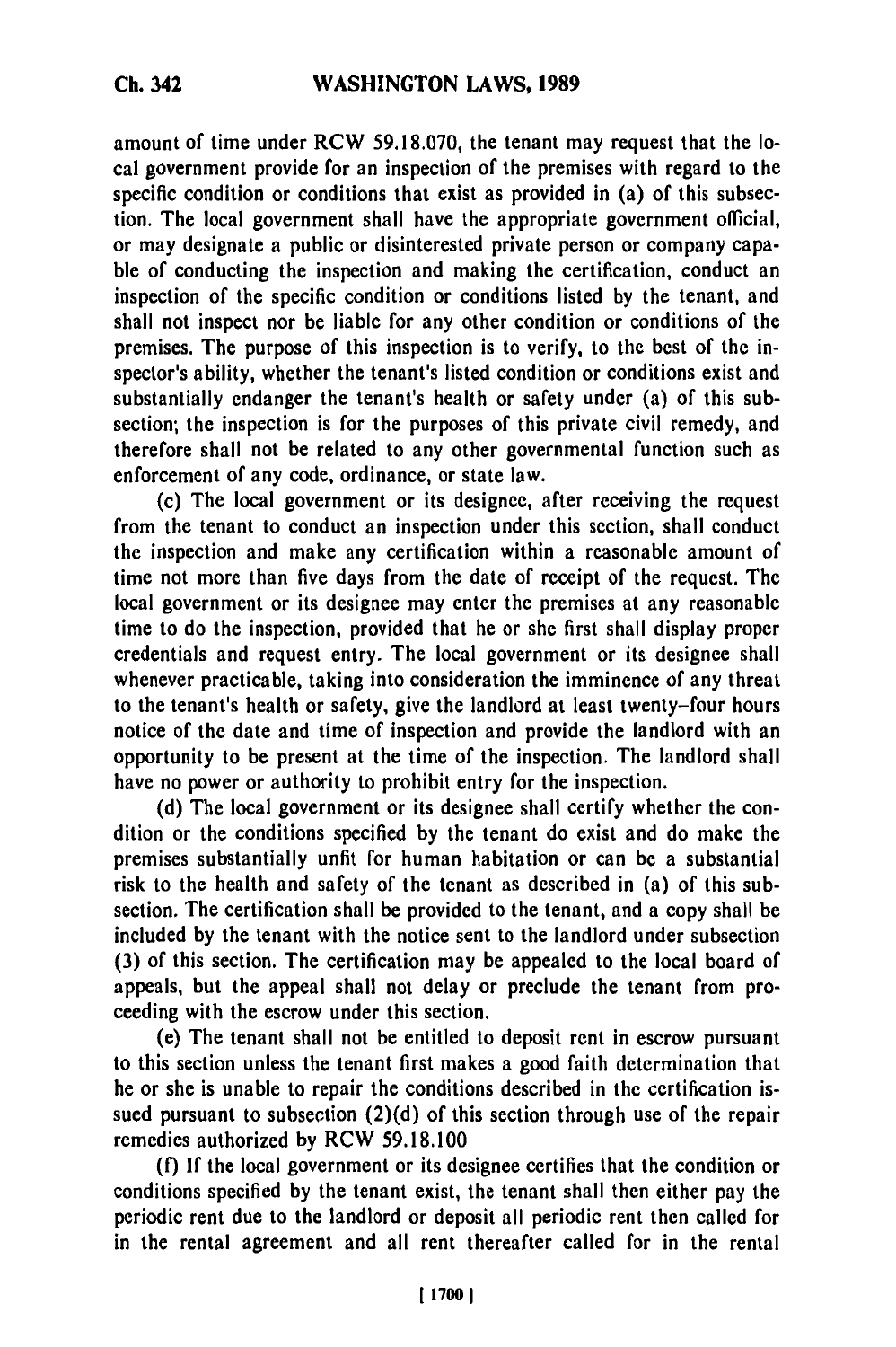agreement into an escrow account maintained **by** a person authorized **by** law to set up and maintain escrow accounts, including escrow companies under chapter 18.44 RCW, financial institutions, or attorneys, or with the clerk of the court of the district or superior court where the property is located. These depositories are hereinafter referred to as "escrow." The tenant shall notify the landlord in writing of the deposit **by** mailing the notice postage prepaid **by** first class mail or **by** delivering the notice to the landlord promptly but not more than twenty-four hours after the deposit.

**(g)** This section, when elected as a remedy **by** the tenant **by** sending the notice under subsection **(3)** of this section, shall be the exclusive remedy available to the tenant regarding defects described in the certification under subsection **(2)(d)** of this section: PROVIDED, That the tenant may simultaneously commence or pursue an action in an appropriate court, or at arbitration if so agreed, to determine past, present, or future diminution in rental value of the premises due to any defective conditions.

**(3)** The notice to the landlord of the rent escrow under this section shall be a sworn statement **by** the tenant in substantially the following form:

# **NOTICE TO LANDLORD OF RENT** ESCROW

Name of tenant:

Name of landlord:

Name and address of escrow:

Date of deposit of rent into escrow:

Amount of rent deposited into escrow:

The following condition has been certified **by** a local building official to substantially endanger, impair, or affect the health or safety of a tenant:

That written notice of the conditions needing repair was provided to the landlord on . **. . ,** and ... days have elapsed and the repairs have not been made.

(Sworn Signature)

(4) The escrow shall place all rent deposited in a separate rent escrow account in the name of the escrow in a bank or savings and loan association domiciled in this state. The escrow shall keep in a separate docket an account of each deposit, with the name and address of the tenant, and the name and address of the landlord and of the agent, if any.

(5)(a) A landlord who receives notice that the rent due has been deposited with an escrow pursuant to subsection (2) of this section may:

(i) Apply to the escrow for release of the funds after the local government certifies that the repairs to the conditions listed in the notice under subsection **(3)** of this section have been properly repaired. The escrow shall release the funds to the landlord less any escrow costs for which the tenant is entitled to reimbursement pursuant to this section, immediately upon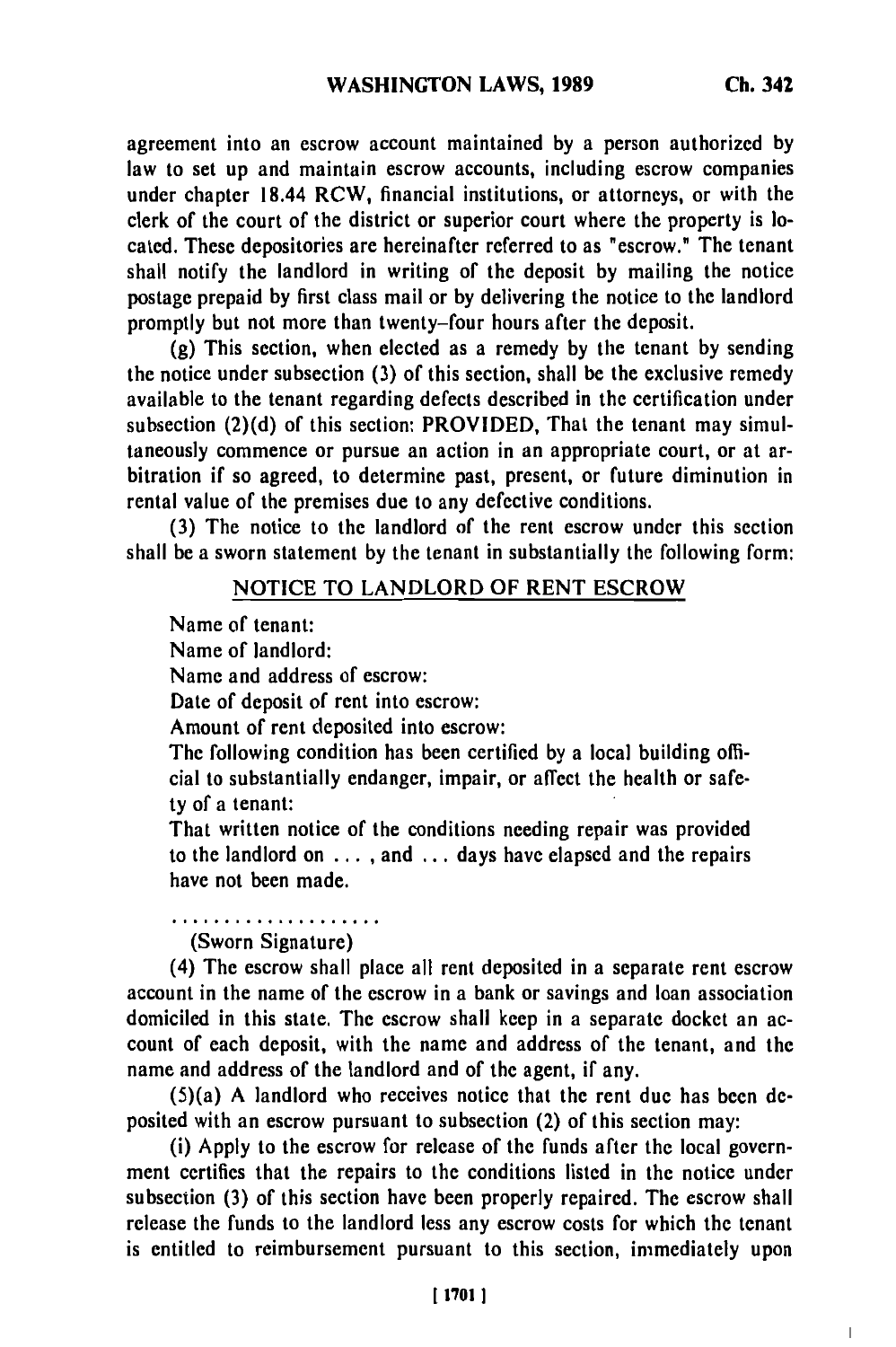written receipt of the local government certification that the repairs to the conditions listed in the notice under subsection **(3)** of this section have been properly completed.

(ii) File an action with the court and apply to the court for release of the rent on the grounds that the tenant did not comply with the notice requirement of subsection (2) or **(3)** of this section. Proceedings under this subsection shall be governed **by** the time, service, and filing requirements of RCW **59.18.370** regarding show cause hearings.

(iii) File an action with the court and apply to the court for release of the rent on the grounds that there was no violation of any obligation imposed upon the landlord or that the condition has been remedied.

(iv) This action may be filed in any court having jurisdiction, including small claims court. **If** the tenant has vacated the premises or if the landlord has failed to commence an action with the court for release of the funds within sixty days after rent is deposited in escrow, the tenant may file an action to determine how and when any rent deposited in escrow shall be released or disbursed. The landlord shall not commence an unlawful detainer action for nonpayment of rent **by** serving or filing a summons and complaint if the tenant initially pays the rent called for in the rental agreement that is due into escrow as provided for under this section on or before the date rent is due or on or before the expiration of a three-day notice to pay rent or vacate and continues to pay the rent into escrow as the rent becomes due or prior to the expiration of a three-day notice to pay rent or vacate; provided that the landlord shall not be barred from commencing an unlawful detainer action for nonpayment of rent if the amount of rent that is paid into escrow is less than the amount of rent agreed upon in the rental agreement between the parties.

**(b)** The tenant shall be named as a party to any action filed **by** the landlord under this section, and shall have the right to file an answer and counterclaim, although any counterclaim shall be dismissed without prejudice if the court or arbitrator determines that the tenant failed to follow the notice requirements contained in this section. Any counterclaim can only claim diminished rental value related to conditions specified **by** the tenant in the notice required under subsection **(3)** of this section. This limitation on the tenant's right to counterclaim shall not affect the tenant's right to bring his or her own separate action. A trial shall be held within sixty days of the date of filing of the landlord's or tenant's complaint.

(c) The tenant shall be entitled to reimbursement for any escrow costs or fees incurred for setting up or maintaining an escrow account pursuant to this section, unless the tenant did not comply with the notice requirements of subsection (2) or **(3)** of this section. Any escrow fees that are incurred for which the tenant is entitled to reimbursement shall be deducted from the rent deposited in escrow and remitted to the tenant at such time as any rent